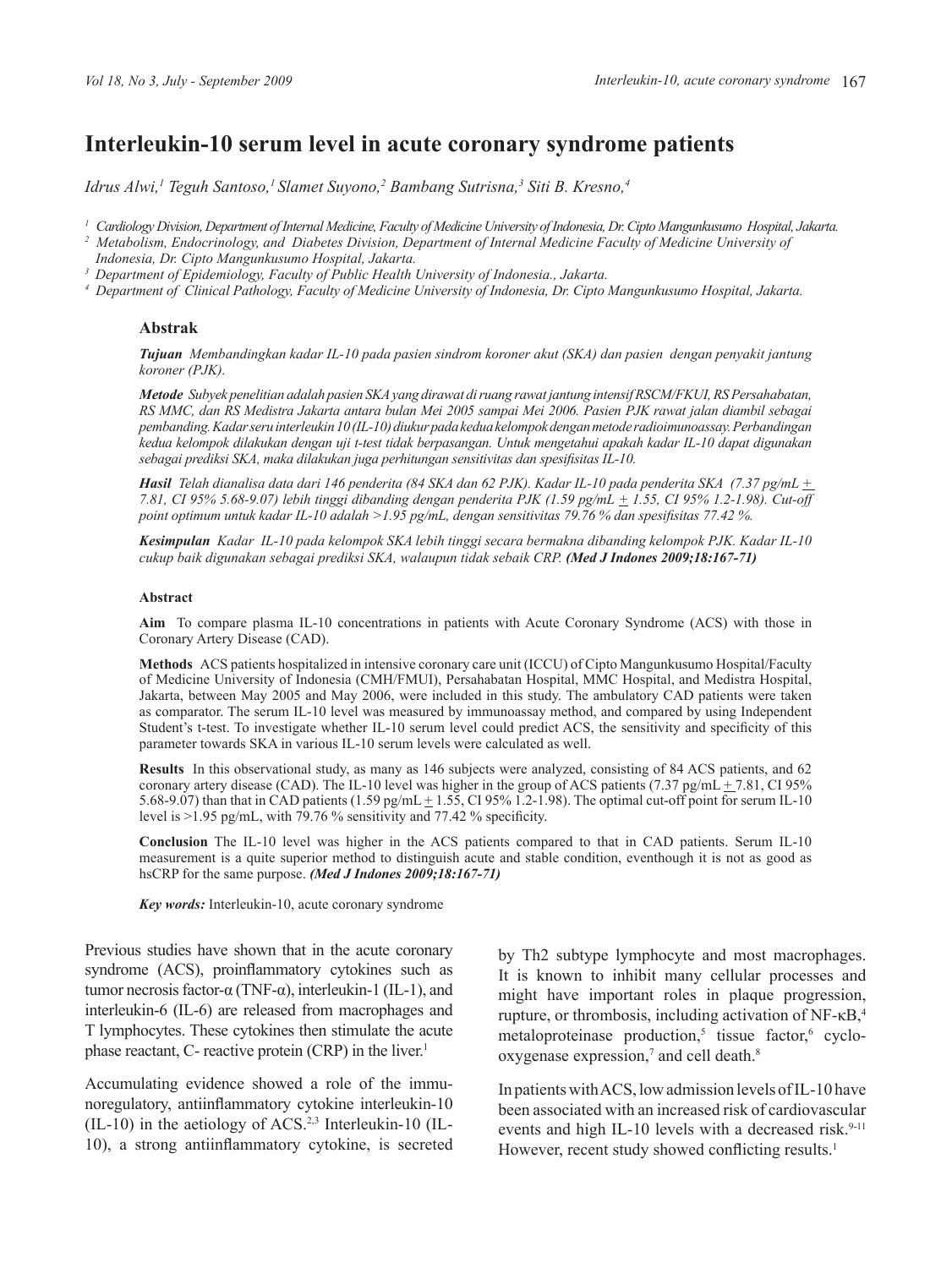This study aimed to compare plasma IL-10 concentrations in patients with ACS with those in CAD subjects.

# **METHODS**

This present study investigated, in a cross-sectional format, whether the bodily acute and chronic proinflammatory response as shown in the alteration of serum IL-10 level in ACS patients is different from those with coronary heart disease (CHD).

## **Subject**

All ACS patients hospitalized in intensive coronary care unit (ICCU) in Cipto Mangunkusumo Hospital / Faculty of Medicine University of Indonesia (CMH/ FMUI), Persahabatan Hospital, MMC Hospital, Medistra Hospital were recruited for the study by consecutive sampling. Age and gender matched CHD patients visited the Cardiology Outpatient Clinic Department of Internal Medicine CMH/FMUI and Integrated Cardiac Service Outpatient Clinic CMH were recruited as control by consecutive sampling method as well. All patients in both groups fulfilling the inclusion criteria and without exclusion criteria, who gave informed consent after receiving explanation from the investigators, were enrolled as study subjects. The study was carried out between May 2005 and May 2006. All procedures in this study had been approved by the FMUI Research Ethics Committee.

## **Inclusion and Exclusion Criteria**

ACS patients admitted to study centers mentioned above, fulfilling the ACS criteria that occurs not earlier than 72 hours from recruitment time were included in this study. CHD patients visiting study centers mentioned above and willing to participate were taken as comparator group.

The following patients were excluded from the study: currently in acute or chronic infection, patients with inflammatory response disorders such as autoimmune disease, connective tissue disease, neoplasm, trauma or surgery within 1 month prior to recruitment, currently receiving corticosteroid, NSAID, or immunosuppressive therapy, statin therapy in CHD group. In ACS group, statin is only given after collection of blood sample for measurements of inflammatory response (for observational study). Patients receiving thiazolidindione therapy, patients with chronic kidney or liver disease were also excluded.

#### **Observed Parameters / Variables**

History taking includes age, gender, education level, ethnic groups, history of previous chest pain and myocardial infarction, smoking habit, medication history, history of hypertension, history of DM, history of dyslipidemia, family history of heart disease. During physical examinations, blood pressure, body height, body weight, and waist circumference were measured and heart physical examination was performed.

Laboratory investigation includes: routine blood analysis (hemoglobin, hematocrite, leukocyte, thrombocyte); CK, CKMB, troponin T, fasting and postprandial serum glucose level, glyco Hb, total cholesterol level, direct LDL cholesterol level, HDL and triglyceride cholesterol level, ureum, creatinine, SGOT, SGPT. Inflammatory response: serum IL-10 level.

# **Definitions**

Acute coronary syndrome  $(ACS)^{14,15}$  is defined as a spectrum of heart emergency consists of: acute myocardial infarction with ST elevation (ST-elevated myocardial infarction/ STEMI), acute myocardial infarction without ST elevation (non ST-elevated myocardial infarction / NSTEMI), unstable angina pectoris (UAP).

Unstable angina pectoris<sup>16</sup> is identified if fulfilling one of the following criteria: 1. Angina at rest and lasts for a long time, usually more than 20 minutes. 2. New onset angina classified as IIIrd class or above in the Canadian Cardiovascular Society (CCS) classification. 3. Acceleration of new angina with signs of increased severity of angina at least 1 CCS class to at least IIIrd class of CCS.

Acute myocardial infarction  $(AMI)^{17}$  is diagnosed if there are characteristic elevation and gradual decline of troponin or early elevation and decline of biochemical markers of myocardial necrosis with at least one of the following symptoms: a. Ischemic symptoms, b. Occurrence of pathologic Q wave in the ECG. c. Changes in ECG waves indicating ischemia (elevation or depression of ST segment). d. Coronary artery intervention (e.g. coronary angioplasty).

Coronary artery disease (CAD) is a coronary heart disease in patients not currently having acute coronary syndrome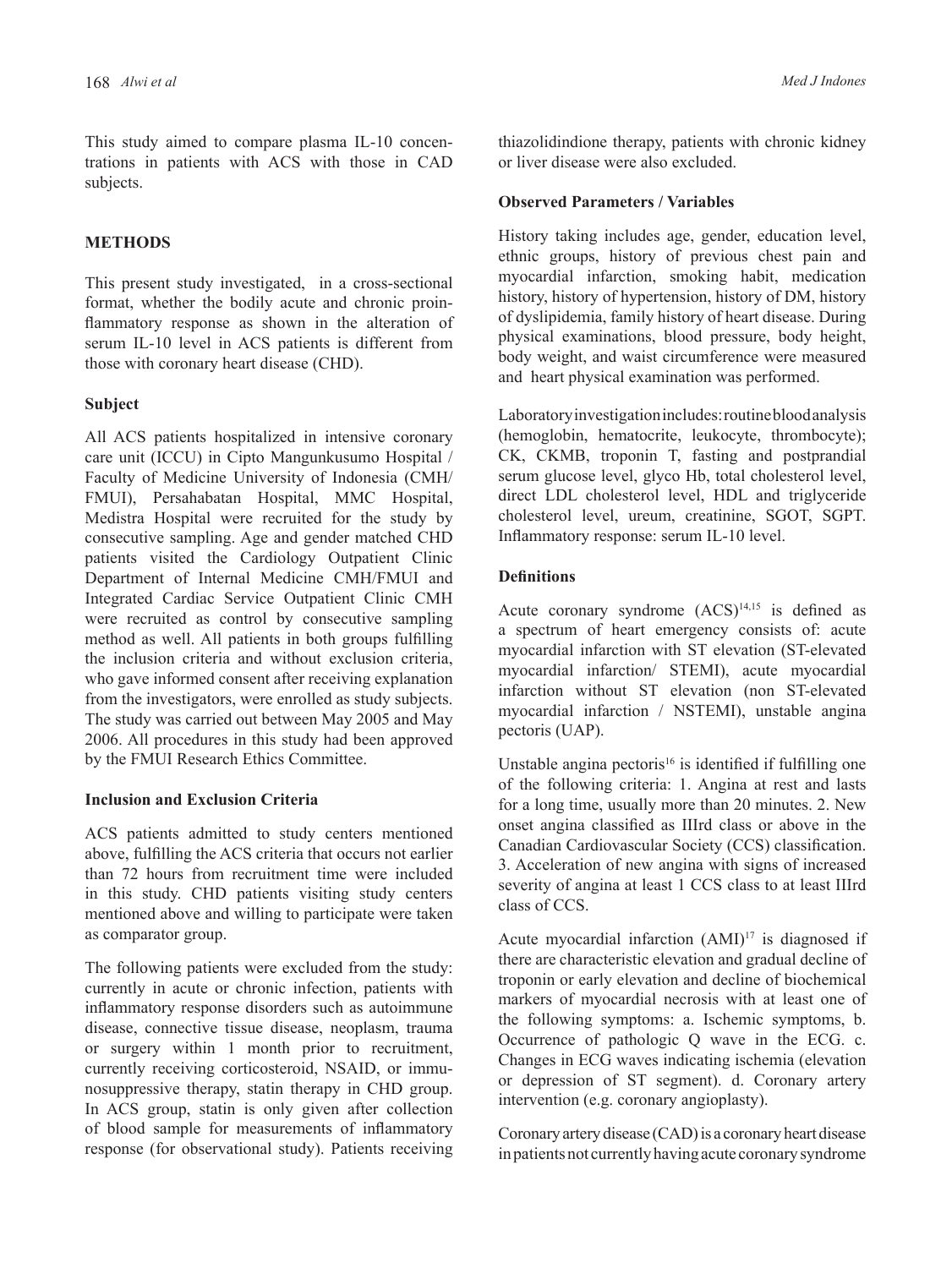based on anamnesis and ECG, proven history of CHD based on previous coronary angiography examination or having a history of acute myocardial infarction/ACS at least 6 months prior to the examination.

Body mass index (BMI) was measured in kg/m2, and waist circumference was measured using SECA 200 measuring tape. Inflammatory Response was detected by measuring serum interleukin-10 level ( in pg/mL) using enzyme immunoassay method (QuantikineR kit. R&D System, Inc., Minneapolis, MN, USA). Normal value is from not detectable (ND)–5.16 pg/mL. Intra assay variability was  $6.6 - 8.5\%$  and inter assay variability was 8.1–15.6%.

# **Blood sampling**

For routine blood analysis and blood chemistry analysis, peripheral venous blood was collected after a 10-12 hours fasting. Two hours later, the second blood sample was taken for postprandial blood glucose. Bloods were collected using standard method and sent to the Laboratory. Peripheral venous blood samples for serum IL-10 level measurement was collected using standard method and sent to the Laboratory.

## **Data Processing and Analysis Technique**

All data obtained as continuous data. The data were then coded, tabulated, calculated and analysed using STATA. Normally distributed variables were analysed using parametric tests, and variables with abnormal distribution will be transformed into normal data range by logarithmic transformation, and then analysed with parametric test. The significant value of  $p < 0.05$  is accepted as significant.

To compare the inflammatory response between ACS and CHD patient, the student-t test for independent samples was performed.

# **RESULTS**

In the observational study from 1 May 2005 to 5 May 2006, as many as 62 CHD patients and 84 ACS that met the study criteria were enrolled. Demographic analysis showed that there was no difference in ages among the two groups.

The risk factors systolic and diastolic blood pressures, waist circumference and body mass index (BMI) did not differ significantly. Laboratory parameters such as fasting blood glucose and Glyco Hb level, total cholesterol, LDL cholesterol, HDL cholesterol and triglyceride level were not significantly diffeterent in the two groups of patients.

# **Serum IL-10 level**

The continuous data from IL-10 serum level was not normally distributed, we normalized the data using natural logarithm transformation as required for performing parametric statistical analysis. The serum IL-10 level is higher in ACS patients (Mean+SD)  $7.37 + 7.81$  pg/ mL; (95% CI: 5.68 - 9.07) compared with those in CHD patients  $(1.59 \pm 1.55 \text{ pg/mL}; 95\% \text{ CI}: 1.20 - 1.98)$ .

To investigate whether IL-10 serum level could predict ACS, the sensitivity and specificity of this parameter towards SKA in various IL-10 serum levels were calculated. The optimal cut-off point with the highest sensitivity and specificity was IL-10 serum level > 1.95 pg/mL. The area under the receiver operating characteristic (ROC) curve for the sensitivity and specificity values for IL-10 serum level at various cut points was 0.88 as seen in Figure 1.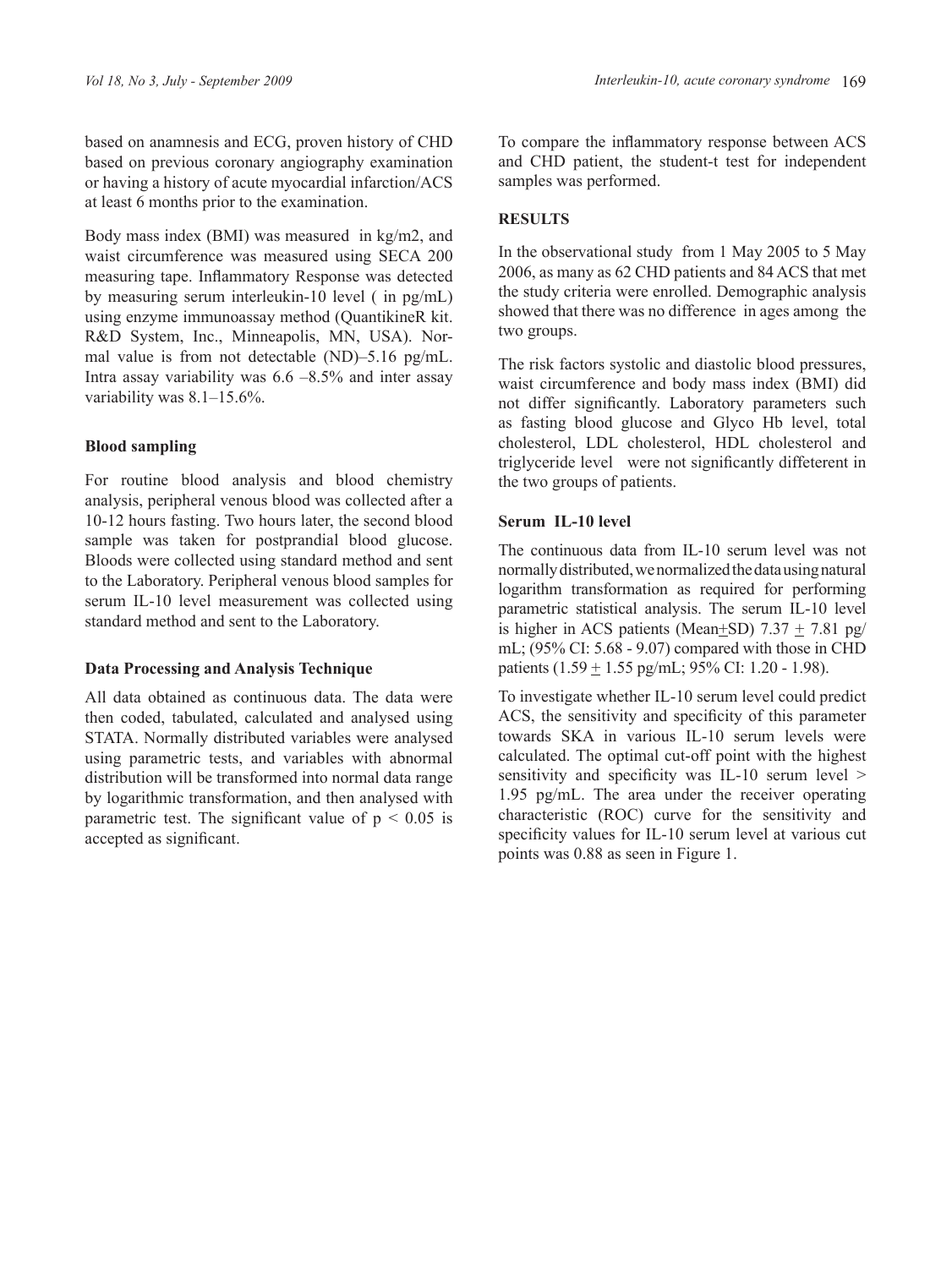

Figure 1. ROC of IL-10 in acute condition (ACS) comparee with non acute condition (CHD)

# **DISCUSSION DISCUSSION**

#### **IL‐10 serum level in ACS group IL-10 serum level in ACS group**

 In this study, it was evident that the level of serum IL-10 sponse to IL-6, compared with relatively stable CHD.  $\frac{mgn \cdot \text{index of projective effect against the prominent} }{ \text{length of } \text{CG 1}}$ This increase is supposedly aimed to maintain the bal- $\frac{101 \text{ m}}{2}$  and  $\frac{101 \text{ m}}{2}$  and  $\frac{101 \text{ m}}{2}$  and  $\frac{101 \text{ m}}{2}$  and  $\frac{101 \text{ m}}{2}$  and  $\frac{101 \text{ m}}{2}$  and  $\frac{101 \text{ m}}{2}$  and  $\frac{101 \text{ m}}{2}$  and studies reported the level of serum IL-6 and studies reported the level of serum IL-6 and in ACS patients was higher than that in CHD patients. The anti-inflammatory cytokine, IL-10 was abundantly released in the acute condition such as in ACS as a reance of anti-inflammatory and pro-inflammatory factors that there was a strong, positive correlation between the level of serum IL-6 and IL-10 in ACS group (r=0.69; p=0.00, data not shown). As expected, there was only IL-10 in CHD group ( $r=0.31$ ;  $p=0.02$ ).

In acute condition the body respons to maintain the balance between proinflammatory cytokine (IL-6) and antiinflamatory cytokine (IL-10), so any increase of IL-6 level in acute condition will be followed by an increase of  $IL-10$ .

inflammatory cytokine IL–10 was abundantly patients with increased hsCRP level alone without any  $\frac{1}{2}$ in the acute condition such as in ACS as a re-<br>increase in IL-10 serum level, suggesting that IL-10 In CAPTURE (c7E3 Antiplatelet Therapy in Unstable Refractory Angina) study, patients with increased IL-10 level have lower risk for death and for non-fatal myocardial infarction. Patients with increased both the hsCRP and IL-10 level showed lower risk compared to might have a protective effect against the proinflammatory mediators in ACS.1

in the body. This argument is supported by our finding that the body. This argument is supported by our finding that the body. was a strong, positive correlation between the condition, there was a higher IL-10 serum level combetum i.e. o and i.e. iv in ACS group  $(1-0.09)$ , pared with that in stable condition. However, other Studies on IL-10 level in other countries showed various results. A number of studies showed that in acute studies reported lower IL-10 level in unstable angina pectoris.9,17 Smith et al.,9 firstly reported the lower IL-10 serum level in unstable angina pectoris compared with that in the stable angina pectoris. Mälarstig et al.,12 reported that patients with ACS have higher IL-10 plasma concentrations than healthy controls. In contrast to previous studies, a high concentration of IL-10 on admission was associated with a crude risk increase of death and MI.